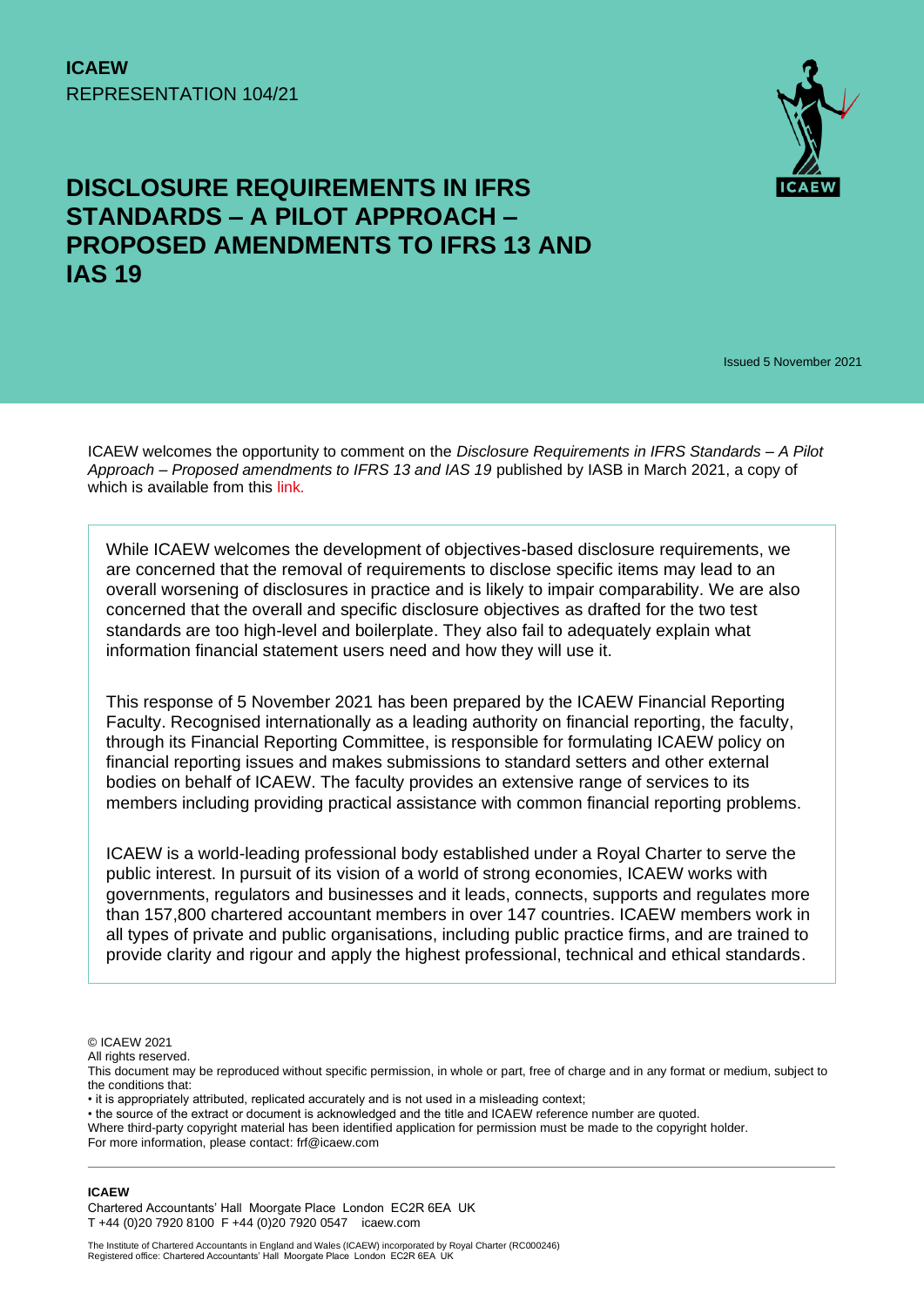# **KEY POINTS**

### **ADDRESSING THE DISCLOSURE PROBLEM**

- 1. ICAEW has always been and continues to be supportive of the Disclosure Initiative. We welcome the Board's continued efforts to address the disclosure problem and the publication of its recent exposure draft addressing how they can improve the effectiveness of disclosures provided by financial statements prepared in accordance with IFRS standards.
- 2. We also welcome the development of objectives-based disclosure requirements and the proposal to work more closely with users of financial statements and other stakeholders early in the standard-setting process to understand what information they need and how they intend to use it. We are, however, concerned that the emphasis on meeting objectives rather than disclosing specific items may lead to an overall worsening of disclosures in practice and is likely to impair comparability.

## **DISCLOSURE OBJECTIVES**

- 3. We agree that disclosure objectives are potentially a useful way to help entities, auditors and regulators better understand the overall information needs of users of financial statements and to determine what disclosures will meet those needs. In particular, we believe that, if they are properly framed and explained, specific disclosure objectives can greatly assist entities when assessing whether or not information is material.
- 4. We are, however, concerned that the overall disclosure objectives as drafted for the two test standards are so high-level that they provide little clarity for entities on how to assess the materiality of information.
- 5. Moreover, although the specific disclosure objectives are intended to explain how users will use information, we are concerned that the specific disclosure objectives as drafted for the two test standards sometimes do this in a way that is quite boilerplate and fails to provide adequate insight for entities. If specific disclosure objectives are to be effective, they need to be supported by clear and granular explanations of what information users want and how and when that information is used. Only then will preparers be able to apply a materiality filter and assess whether a disclosure is needed in the current year and, if so, what information needs to be provided.
- 6. See our answers to questions 1-2 below for more details.

### **SYMPATHY FOR THE ALTERNATIVE VIEW**

- 7. We have some sympathy with the alternative view put forward by Mr Edelmann, Mr Gast and Ms Lloyd as we believe that poor application of professional judgement and poor assessment of the materiality of individual disclosures contribute to the disclosure problem – though we do believe that the current lack of guidance on how information will be used exacerbates the issues around materiality judgements.
- 8. See our answer to question 3 below for more details.

### **OUR PREFERRED APPROACH**

- 9. We would prefer an approach that sets out specific disclosure objectives with:
	- a list of disclosures that are required if they are considered material to users of the financial statements; and
	- an overarching requirement to consider whether any further information or explanations are needed to ensure that the relevant disclosure objectives are met.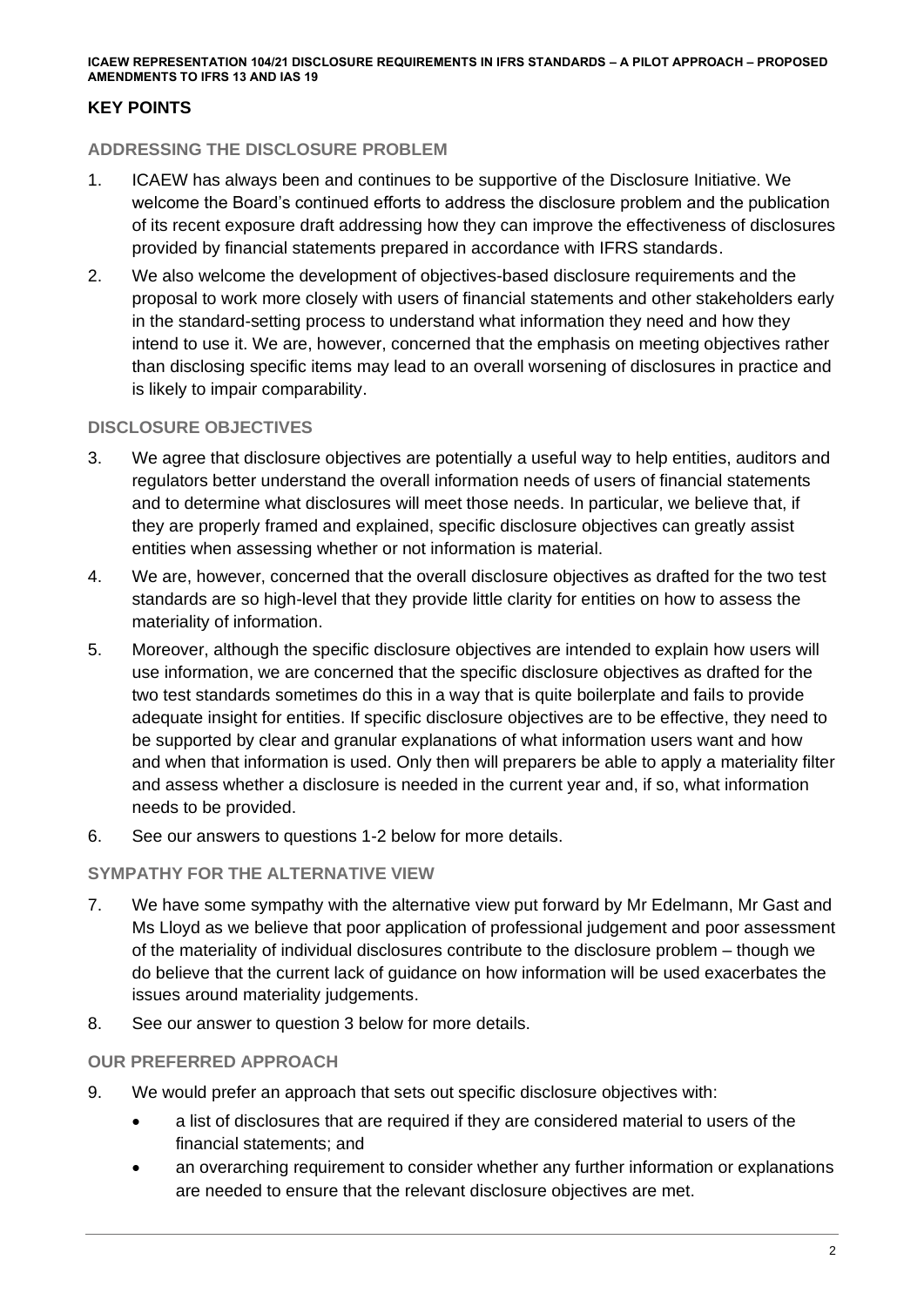- 10. This would mean that the category of 'non-mandatory' disclosures in each standard would be removed. Instead, we suggest retaining a more comprehensive list of disclosures – including all or most of those disclosures currently listed as mandatory and non-mandatory in the draft amendments – that would be required if they are considered to be material to meeting the objectives in light of users' needs. Entities would then need to exercise judgement to determine whether they should add supplementary information and explanations where this is needed to give users a full understanding of their particular situation.
- 11. See our answer to question 3 below for more details.

## **FAIR VALUE DISCLOSURES**

- 12. Having reflected on the Board's draft of overall and specific disclosure objectives, we consider that IFRS 13 *Fair Value Measurement* should deal only with fair value measurement and should not include disclosures.
- 13. In our view, the key to the disclosure problem is to properly explain specific user needs. As these needs are primarily driven by the nature of the underlying item rather than by the fact that it is measured at fair value, we believe that the related fair value disclosure requirements should instead sit in the standard requiring the fair value measurement (or in the case of financial instruments, IFRS 7 *Financial Instruments: Disclosures*).
- 14. See our answers to questions 6-11 below for more details.

## **THE USE OF TECHNOLOGY**

15. We raised a number of points on the subject of technology and how, over time, developments in this area may influence the production, presentation and analysis of financial statements in our response to the Board's March 2017 Discussion Paper *Disclosure Initiative – Principles of Disclosure*. Many of these points still stand. We therefore refer the Board to our earlier comment letter.

# **ANSWERS TO SPECIFIC QUESTIONS**

# **The proposed Guidance for developing disclosure requirements in IFRS Standards in future**

### *Question 1 – Using overall disclosure objectives*

*Paragraphs DG5–DG7 of this Exposure Draft explain how the Board proposes to use overall disclosure objectives in future.* 

- *(a) Do you agree that the Board should use overall disclosure objectives within IFRS Standards in future? Why or why not?*
- *(b) Do you agree that overall disclosure objectives would help entities, auditors and regulators determine whether information provided in the notes meets overall user information needs? Why or why not?*
- 16. We agree that disclosure objectives are potentially a useful way to help entities, auditors and regulators better understand the overall information needs of users of financial statements and to determine what disclosures will meet those needs.
- 17. Such objectives will, however, only help to address the disclosure problem if they clearly articulate those information needs and how they can be addressed through disclosure. We are not convinced that the overall disclosure objectives as drafted for the two test standards are particularly helpful in this regard as they are so high-level and open-ended that they risk becoming meaningless. In particular, we believe that inconsistent judgements around materiality by preparers, auditors and regulators are one cause of the disclosure problem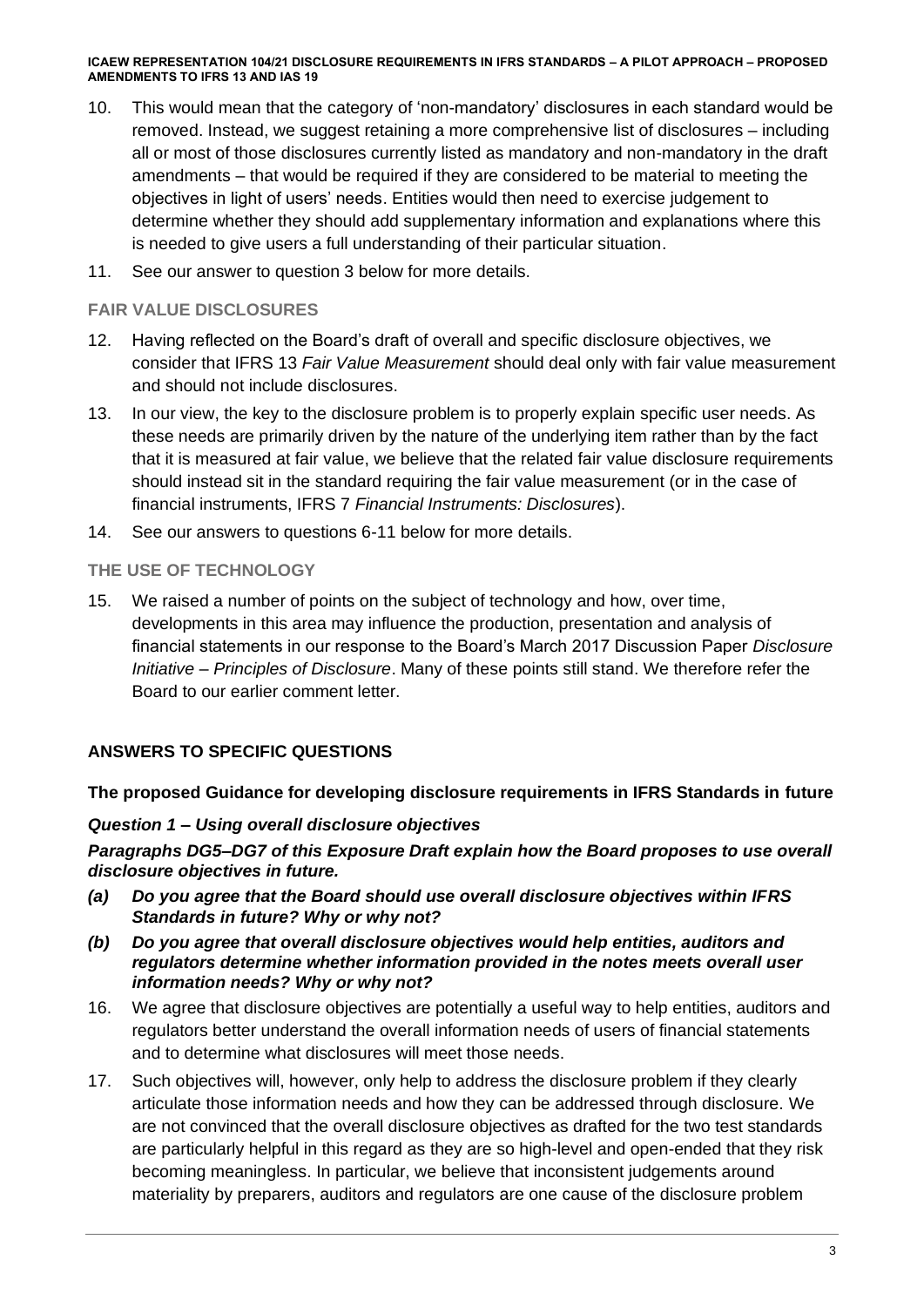and that overall disclosure objectives are unlikely to be sufficiently specific as to assist with materiality judgements.

18. We question whether each individual IFRS standard should include overall disclosure objectives as it is likely that they will be of limited value and will result in a great deal of repetition from one standard to the next. Our preference would be for overall disclosure objectives to be included centrally within IAS 1 *Presentation of Financial Statements* with more specific and granular disclosure objectives included within individual standards. If those specific disclosure objectives are well drafted, we believe that they would capture all disclosures that would otherwise have been required by an overall disclosure objective.

*Question 2 – Using specific disclosure objectives and the disclosure problem Paragraphs DG8–DG10 of this Exposure Draft explain how the Board proposes to use specific disclosure objectives in future.* 

- *(a) Do you agree that specific disclosure objectives, and the explanation of what the information is intended to help users do, would help entities apply judgements effectively when preparing their financial statements to:* 
	- *(i) provide relevant information;*
	- *(ii) eliminate irrelevant information; and*
	- *(iii) communicate information more effectively? Why or why not? If not, what alternative approach would you suggest and why?*
- *(b) Do you agree that specific disclosure objectives, and the explanation of what the information is intended to help users do, would provide a sufficient basis for auditors and regulators to determine whether an entity has applied judgements effectively when preparing their financial statements? Why or why not?*
- 19. We agree that overall disclosure objectives need to be supported by specific more granular – disclosure objectives within individual standards.
- 20. We believe that specific disclosure objectives which clearly explain how information is used by the primary users of financial statements would be beneficial to preparers, auditors and regulators when applying judgement to determine which disclosures are material and which are not. They would also be useful when assessing whether extra disclosures – beyond those which are mandated – are needed.
- 21. We acknowledge that there are inherent difficulties in drafting specific disclosure objectives as the needs of different users of the financial statements are wide and varied. We are, nonetheless, concerned that the specific disclosure objectives, as drafted for the two test standards, are not particularly helpful as they are again too high-level.
- 22. For example, paragraphs 147D and 147E of the proposed revisions to IAS 19 *Employee Benefits* read very much like boilerplate text as they could easily be inserted into any other standard by replacing the words 'defined benefit plans' with the relevant subject of that standard. These paragraphs add little value and are unlikely to change how preparers, auditors and regulators approach determining what disclosures are needed, especially as they are backed up by a mandatory list of disclosures in paragraph 147F.
- 23. If such objectives are to be effective, they need to be supported by clear and granular explanations of what information users want and in what circumstances that information is used. Only then will preparers be able to apply a materiality filter and assess whether a disclosure is needed in the current year and, if so, what information needs to be provided. High-level objectives such as those referred to above are not sufficient on their own.
- 24. In general, we found the explanations provided in the draft Basis for Conclusions more helpful than those included in the draft standard when understanding how information might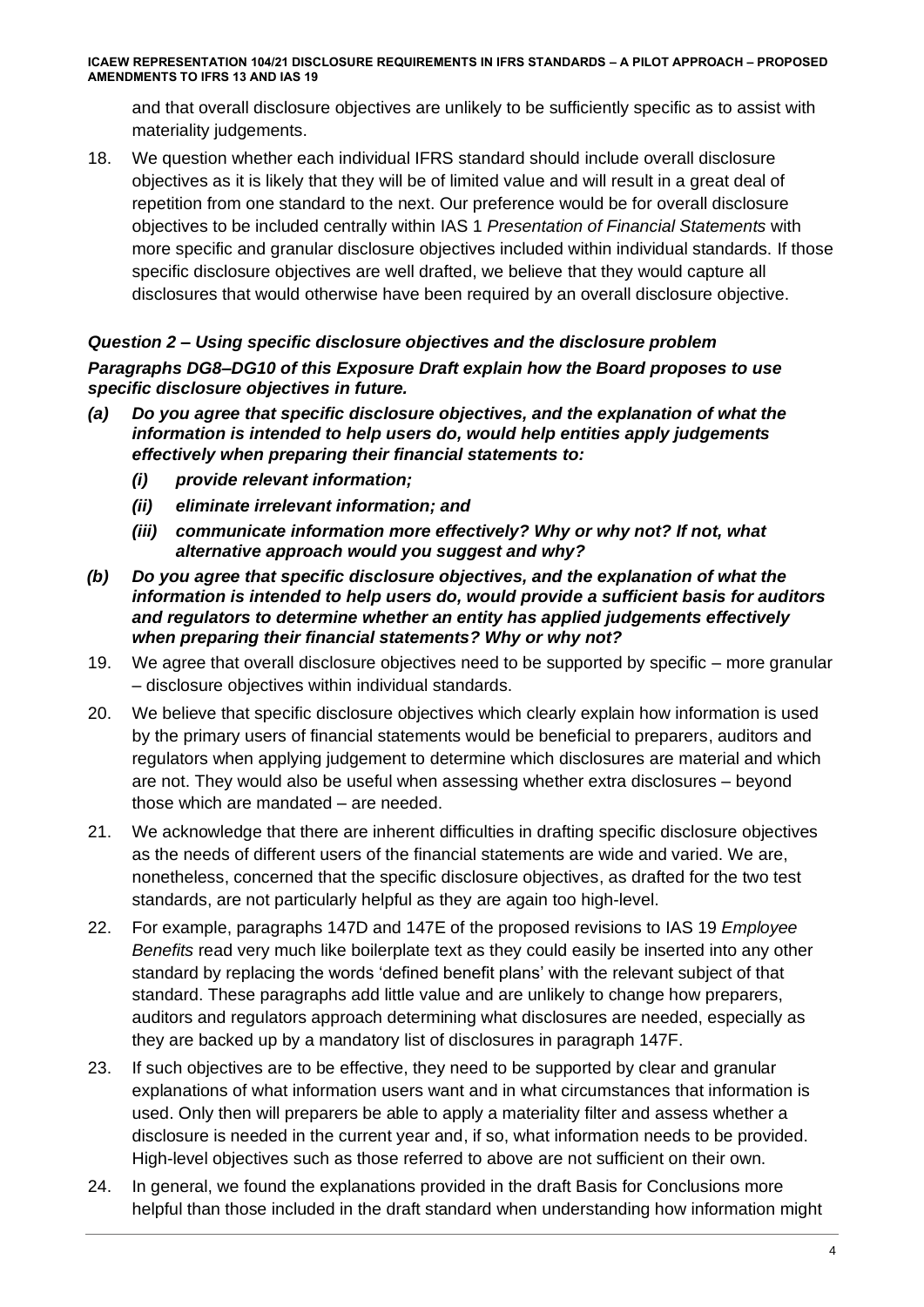be used. When drafting disclosure requirements in future, we recommend that the Board includes such explanations within the Standard itself, as they are fundamental to assessing materiality and whether extra disclosures are needed.

## *Question 3 – Increased application of judgement*

*Paragraphs DG2–DG3 and DG8–DG13 of this Exposure Draft explain why, in future, the Board proposes to:*

- *(a) use prescriptive language to require an entity to comply with the disclosure objectives.*
- *(b) typically use less prescriptive language when referring to items of information to meet specific disclosure objectives. An entity, therefore, would need to apply judgement to determine the information to disclose in its circumstances.*

*This approach is intended to shift the focus from applying disclosure requirements like a checklist to determining whether disclosure objectives have been satisfied in the entity's own circumstances. Paragraphs BC188–BC191 of the Basis for Conclusions describe the likely effects of this approach on the behaviour of entities, auditors and regulators towards disclosures in financial statements. Paragraphs BC192–BC212 of the Basis for Conclusions describe the likely effects of this approach on the quality of financial reporting, including the cost consequences of the approach.* 

- *(a) Do you agree with this approach? Why or why not? If not, what alternative approach do you suggest and why?*
- *(b) Do you agree that this approach would be effective in discouraging the use of disclosure requirements in IFRS Standards like a checklist? Why or why not?*
- *(c) Do you agree that this approach would be effective in helping to address the disclosure problem? For example, would the approach help entities provide decisionuseful information in financial statements? Why or why not?*
- *(d) Do you agree that this approach would be operational and enforceable in practice? Why or why not?*
- *(e) Do you have any comments on the cost of this approach, both in the first year of application and in subsequent years? Please explain the nature of any expected incremental costs, for example, changes to the systems that entities use to produce disclosures in financial statements, additional resources needed to support the increased application of judgement, additional audit costs, costs for users in analysing information, or changes for electronic reporting.*

**Our thoughts on the Board's proposed approach**

- 25. We agree that the 'checklist approach' that is applied by some preparers, auditors and regulators contributes to the disclosure problem and that steps need to be taken to change the mindset that sees disclosures as a compliance exercise rather than a means of effective communication with users of the financial statements. We are therefore supportive of the Board's efforts to address this issue.
- 26. We are not, however, against the use of checklists *per se*. We believe that an appropriate checklist applied in an appropriate manner can improve the quality and comparability of financial reporting. However, we agree that entities, regulators and auditors can place too much reliance on checklists without applying an appropriate materiality filter, resulting in professional judgement being usurped by a focus on minutiae. It should, however, also be acknowledged that some of the problem lies in how existing Standards are drafted; voluminous disclosure requirements that often lack clear explanations of their relevance can hinder effective materiality judgements.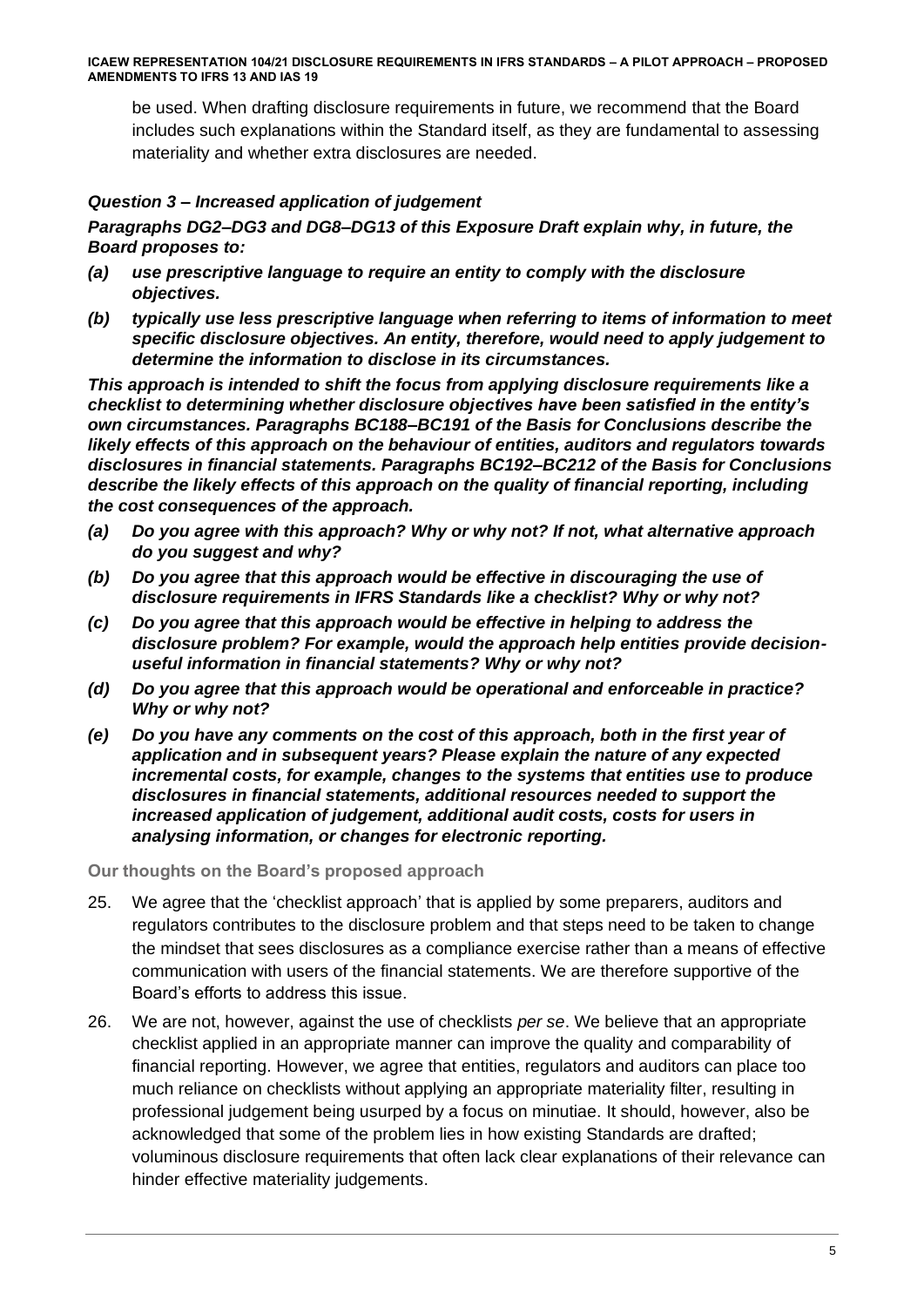- 27. We have some sympathy with the alternative view put forward by Mr Edelmann, Mr Gast and Ms Lloyd as we believe that poor application of professional judgement and poor assessment of the materiality of individual disclosures contribute to the disclosure problem – though we do believe that the current lack of guidance on how information will be used exacerbates the issues around materiality judgements.
- 28. We are concerned that the proposed shift towards a less prescriptive approach and the removal, in many cases, of the requirement to disclose specific items may lead to an overall worsening of disclosures in practice as preparers may struggle to apply their judgement when attempting to determine what information, if any, from a lengthy list of 'non-mandatory' information is required to meet the needs of users of the financial statements.
- 29. Some preparers may decide to include all the 'non-mandatory' items to be on the safe side, especially if they operate in countries with particularly litigious environments. Others may simply ignore all 'non-mandatory' items and look to disclose as little as possible.
- 30. We are therefore concerned that the emphasis on meeting objectives rather than disclosing specific items is likely to impair comparability, particularly internationally. In turn, this could increase costs for certain users (eg, analysts) by necessitating additional analysis when they seek to compare the performance and financial position of different companies.
- 31. Auditors and regulators may also find it difficult to enforce requirements that place so much reliance on the preparer's assessment of user needs when at present they are often primarily focussed on whether or not a particular item has been disclosed in the financial statements.

## **Our preferred approach**

- 32. We would prefer an approach that sets out specific disclosure objectives with:
	- a list of disclosures that are required if they are considered material to users of the financial statements; and
	- an overarching requirement to consider whether any further information or explanations are needed to ensure that the relevant disclosure objectives are met.
- 33. This would mean that the category of 'non-mandatory' disclosures in each standard would be removed. Instead, we suggest retaining a more comprehensive list of disclosures – including all or most of those disclosures currently listed as mandatory and non-mandatory in the draft amendments – that would be required if they are considered to be material to meeting the objectives in light of users' needs. Entities would then need to exercise judgement to determine whether they should add supplementary information and explanations where this is needed to give users a full understanding of their particular situation.
- 34. In order for such an approach to work in practice, there would need to be a clear explanation of how and when users are likely to use each disclosure so that an assessment can be made about whether they are material to users and, hence, whether they need to be provided. As noted earlier, we believe it is important that suitably clear and granular explanations form part of the Standard itself and are not relegated to the Basis for Conclusions. If the Board were to adopt this approach, they may wish to consider producing additional educational material to help entities, auditors and regulators determine when individual disclosures should be made.
- 35. While not allowing as much flexibility as the Board's proposed model, our preferred approach would still require preparers to apply judgement when deciding whether certain disclosures are required and when determining whether additional information or explanations are needed to meet the disclosure objectives.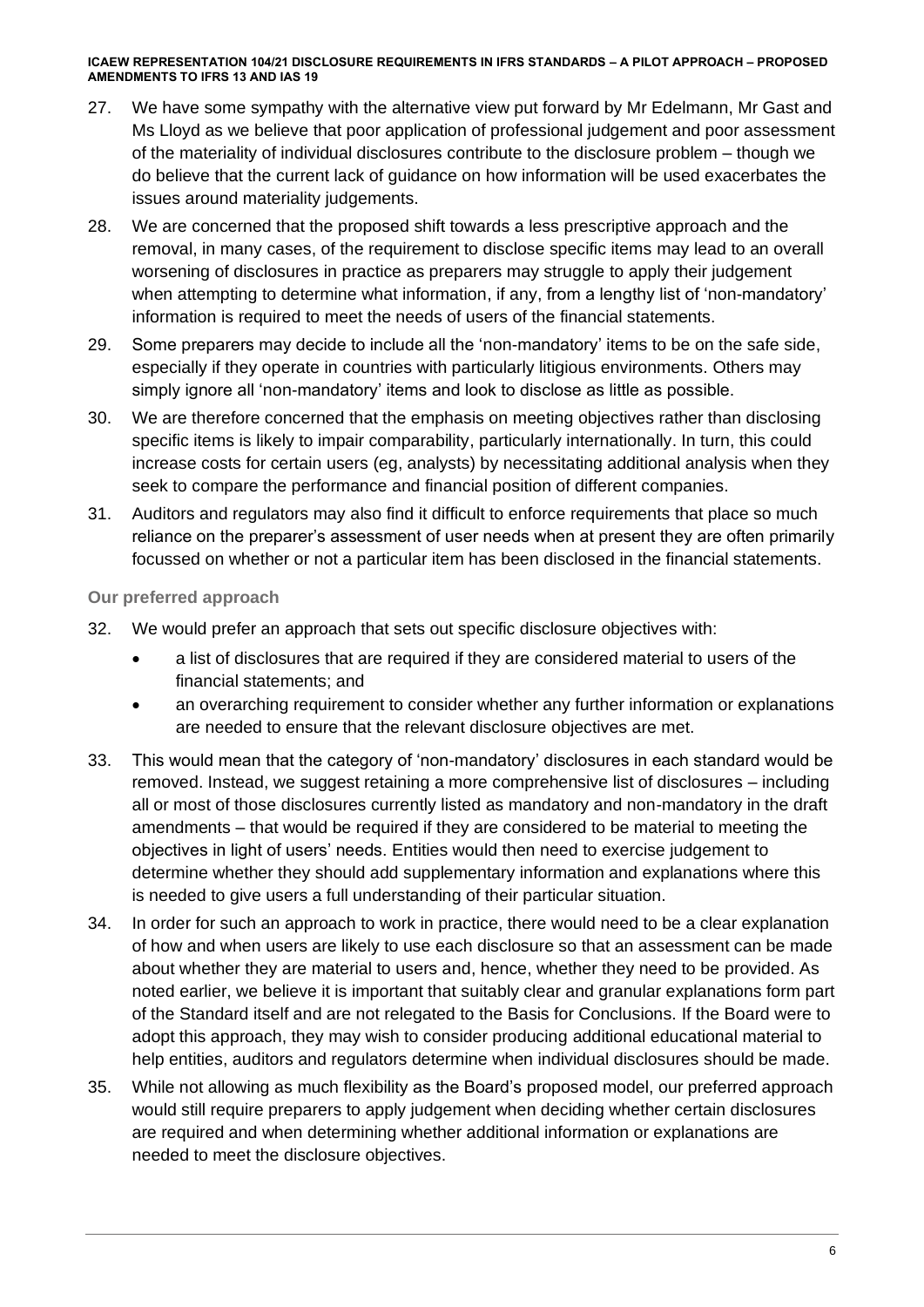- 36. We believe that our preferred approach would help address the disclosure problem and facilitate a shift from the 'checklist approach' that many currently take to disclosure requirements by:
	- capturing additional relevant information needed to ensure that the disclosure objectives are met;
	- encouraging the omission of information if it is not material; and
	- improving communication with investors and other financial statement users by requiring preparers to provide further information and explanations where needed.
- 37. Moreover, such an approach would promote greater comparability than the Board's proposed solution as specified disclosures would be required if they are considered material to users of the financial statements. This should result in companies with similar fact patterns disclosing more comparable information. This contrasts with the Board's proposed approach that could see rather more widely varying disclosures by companies with similar fact patterns.

# *Question 4 – Describing items of information to promote the use of judgement*

*The Board proposes to use the following less prescriptive language when identifying items of information: 'While not mandatory, the following information may enable an entity to meet the disclosure objective'. Paragraph BC19–BC26 of the Basis for Conclusions describe the Board's reasons for this language and alternative options that the Board considered.* 

### *Do you agree that the proposed language is worded in a way that makes it clear that entities need to apply judgement to determine how to meet the specific disclosure objective? If not, what alternative language would you suggest and why?*

38. As noted above, we are not supportive of the less prescriptive approach proposed by the Board and the removal, in most cases, of the requirement to disclose specific items. The wording mentioned in the question would not be relevant under the model we propose above.

# *Question 5 – Other comments on the proposed Guidance*

*Paragraphs BC27–BC56 of the Basis for Conclusions describe other aspects of how the Board proposes to develop disclosure requirements in IFRS Standards in future applying the proposed Guidance. Paragraphs BC188–BC212 of the Basis for Conclusions explain the expected effects of any disclosure requirements developed using the proposed Guidance.* 

*Do you have any other comments on these aspects? Please indicate the specific paragraphs or group of paragraphs to which your comments relate (if applicable).*

- 39. Comments on these aspects are included in our responses to questions 1-4 above where appropriate.
- 40. We believe that a lot of the detailed information, particularly in relation to what information users need and what they do with that information included in the Basis for Conclusions would sit better in the Guidance itself.

# **Proposed amendments to IFRS 13 Fair Value Measurement applying the proposed Guidance**

# *Question 6 – Overall disclosure objective for assets and liabilities measured at fair value in the statement of financial position after initial recognition*

*Paragraphs BC62–BC73 of the Basis for Conclusions describe the Board's reasons for proposing the overall disclosure objective for assets and liabilities measured at fair value in the statement of financial position after initial recognition.*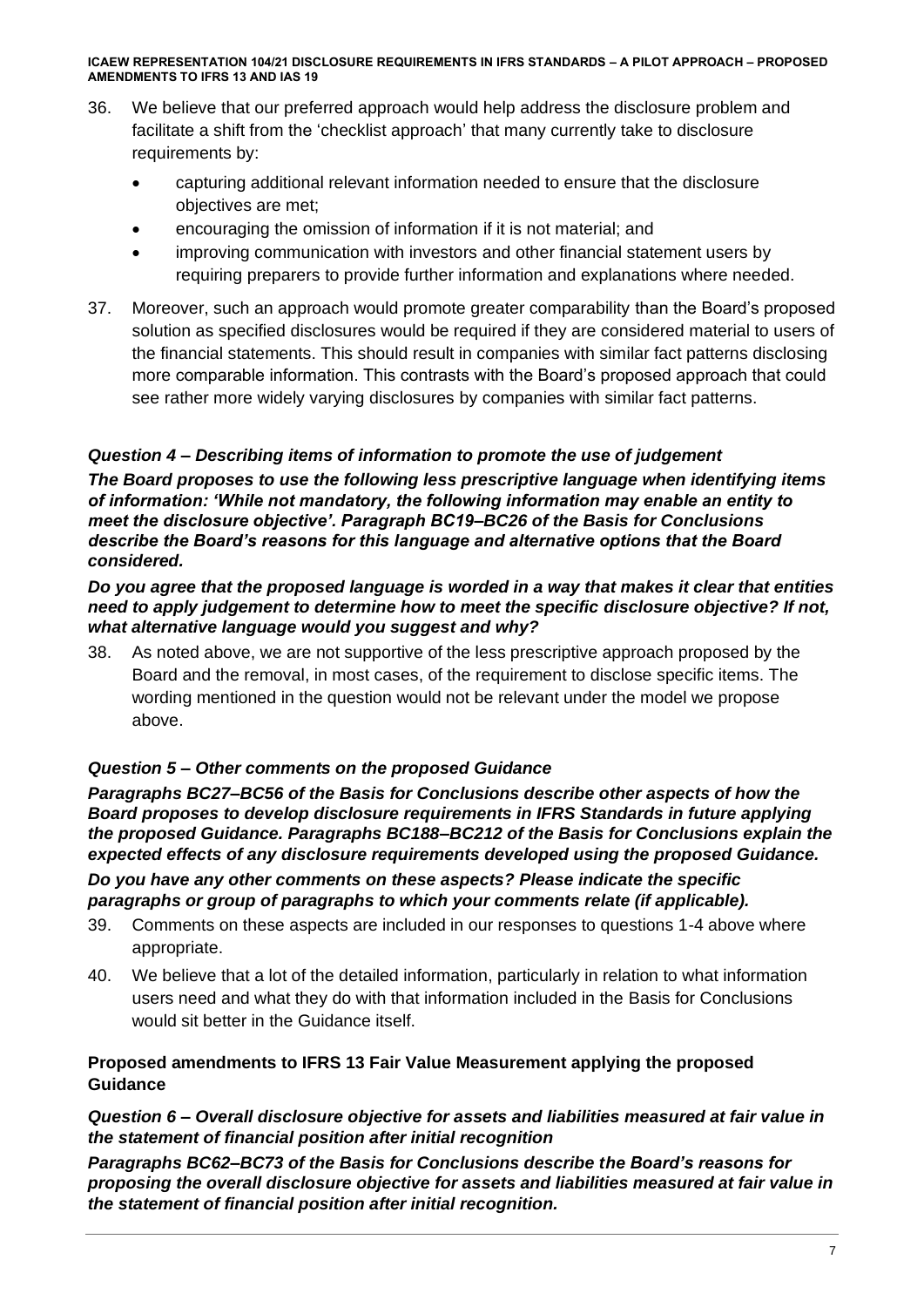### *Do you agree that this proposed objective would result in the provision of useful information that meets the overall user information needs about assets and liabilities measured at fair value in the statement of financial position after initial recognition? If not, what alternative objective do you suggest and why?*

- 41. See our response to question 1 for our views on the use of overall disclosure objectives. As noted above, we are concerned that the overall disclosure objective as drafted for IFRS 13 is so high-level and open-ended that it risks becoming meaningless.
- 42. In our view, users need information to assess whether the valuation techniques and inputs used by management to estimate fair value are reasonable, consistent with their own expectations and comparable to those used by other entities. Consequently, we believe the overall disclosure objective in relation to fair value measurement should aim to ensure that users of financial statements are able to understand:
	- the fair values included in the financial statements:
	- how those fair values were determined;
	- the valuation techniques and inputs used;
	- any measurement uncertainties; and
	- how likely it is that those fair value measurements will change significantly in the next twelve months.
- 43. The overall disclosure objective should be drafted in a way that clearly articulates these information needs and how they can be addressed through disclosure.
- 44. See our response to question 11 below for specific comments on how the proposals are drafted.

### *Question 7 – Specific disclosure objectives for assets and liabilities measured at fair value in the statement of financial position after initial recognition*

*Paragraphs BC74–BC97 of the Basis for Conclusions describe the Board's reasons for proposing the specific disclosure objectives about assets and liabilities measured at fair value in the statement of financial position after initial recognition, and discuss approaches that the Board considered but rejected.* 

- *(a) Do you agree that the proposed specific disclosure objectives capture detailed user information needs about assets and liabilities measured at fair value in the statement of financial position after initial recognition? Why or why not? If not, what changes do you suggest?*
- *(b) Do you agree that the proposed specific disclosure objectives would result in the provision of information about material fair value measurements and the elimination of information about immaterial fair value measurements in financial statements? Why or why not?*
- *(c) Do you agree that the benefits of the specific disclosure objectives would justify the costs of satisfying them? Why or why not? If you disagree, how should the objectives be changed so that the benefits justify the costs? Please indicate the specific disclosure objective(s) to which your comments relate.*
- *(d) Do you have any other comments on the proposed specific disclosure objectives? Please indicate the specific disclosure objective(s) to which your comments relate.*
- 45. See our response to question 2 for our views on the use of specific disclosure objectives.
- 46. One of the biggest challenges users currently face when looking at fair value disclosures is that they struggle to understand how the often very detailed information in the notes relates to individual items in the financial statements. We are not convinced that the proposed disclosure objectives overcome this problem as they are not supported by clear and granular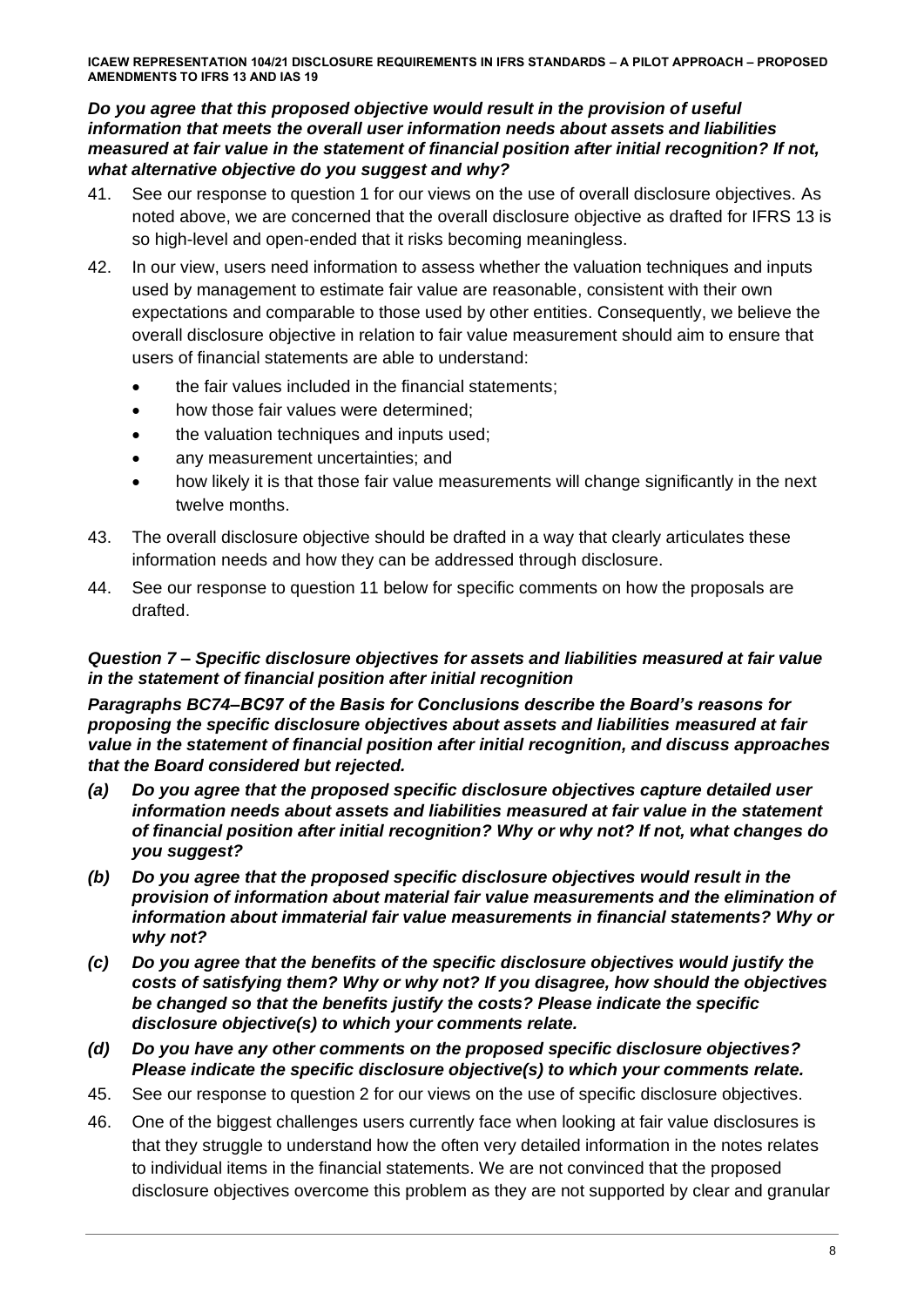explanations of what information users want and in what circumstances that information is used.

- 47. In many cases the proposed specific disclosure objectives, required disclosures and nonmandatory disclosures mirror the existing requirements of IFRS 13. As such, it is unlikely that their application will lead to significant changes in practice as many preparers are likely to carry forward existing disclosures unchanged if they feel that doing so meets the letter if not the spirit of the proposed new requirements.
- 48. We agree with the broad thrust of the specific disclosure objectives in relation to:
	- assets and liabilities within each level of the fair value hierarchy;
	- measurement uncertainties associated with fair value measurements; and
	- reasons for changes in fair value measurements.
- 49. However, we believe that to make them really useful they need to be supported by clear and granular explanations of what information users want and in what circumstances that information is used. Currently the specific disclosure objectives and the paragraphs which support them tend to make rather vague references to helping users to 'understand', 'assess' and 'evaluate' information but do not provide enough specific context to ensure that preparers make disclosures that are particularly helpful.
- 50. See our response to question 11 below for specific comments on how the proposals are drafted.

### **Reasonably possible alternative fair value measurements**

- 51. The proposals also include a specific disclosure objective relating to reasonably possible alternative fair value measurements for assets and liabilities measured at fair value on a recurring basis. These proposed new disclosures replace the sensitivity analysis required by the extant version of IFRS 13. They also apply to all levels of the fair value hierarchy rather than just those items in level three.
- 52. In our view, such disclosures would be both difficult to prepare and to understand. Moreover, requiring these disclosures for all items measured at fair value on a recurring basis rather than just for those in level three would impose a significant burden on preparers. We are therefore not convinced that the benefits of preparing this information for such a wide range of assets and liabilities will outweigh the associated costs. Consequently, we believe that retaining the existing sensitivity disclosures would be a better option.
- 53. Moreover, we note that the Board considered, but subsequently abandoned, the idea of requiring disclosures based around reasonably possible alternative assumptions while in the process of developing IFRS 13. These proposals were included in ED/2009/5 but replaced with sensitivity disclosures in ED/2010/17 after the Board concluded that the use of the term 'reasonably possible alternative assumptions' would potentially result in inconsistency in application because different entities have different interpretations of what is 'reasonably possible'. The Basis for Conclusions does not explain why the Board has now reached a different conclusion on this matter.

*Question 8 – Information to meet the specific disclosure objectives for assets and liabilities measured at fair value in the statement of financial position after initial recognition Paragraphs BC74–BC97 of the Basis for Conclusions describe the Board's reasons for proposing the items of information to meet the specific disclosure objectives about assets and liabilities measured at fair value in the statement of financial position after initial recognition, and discuss information that the Board considered but decided not to include.*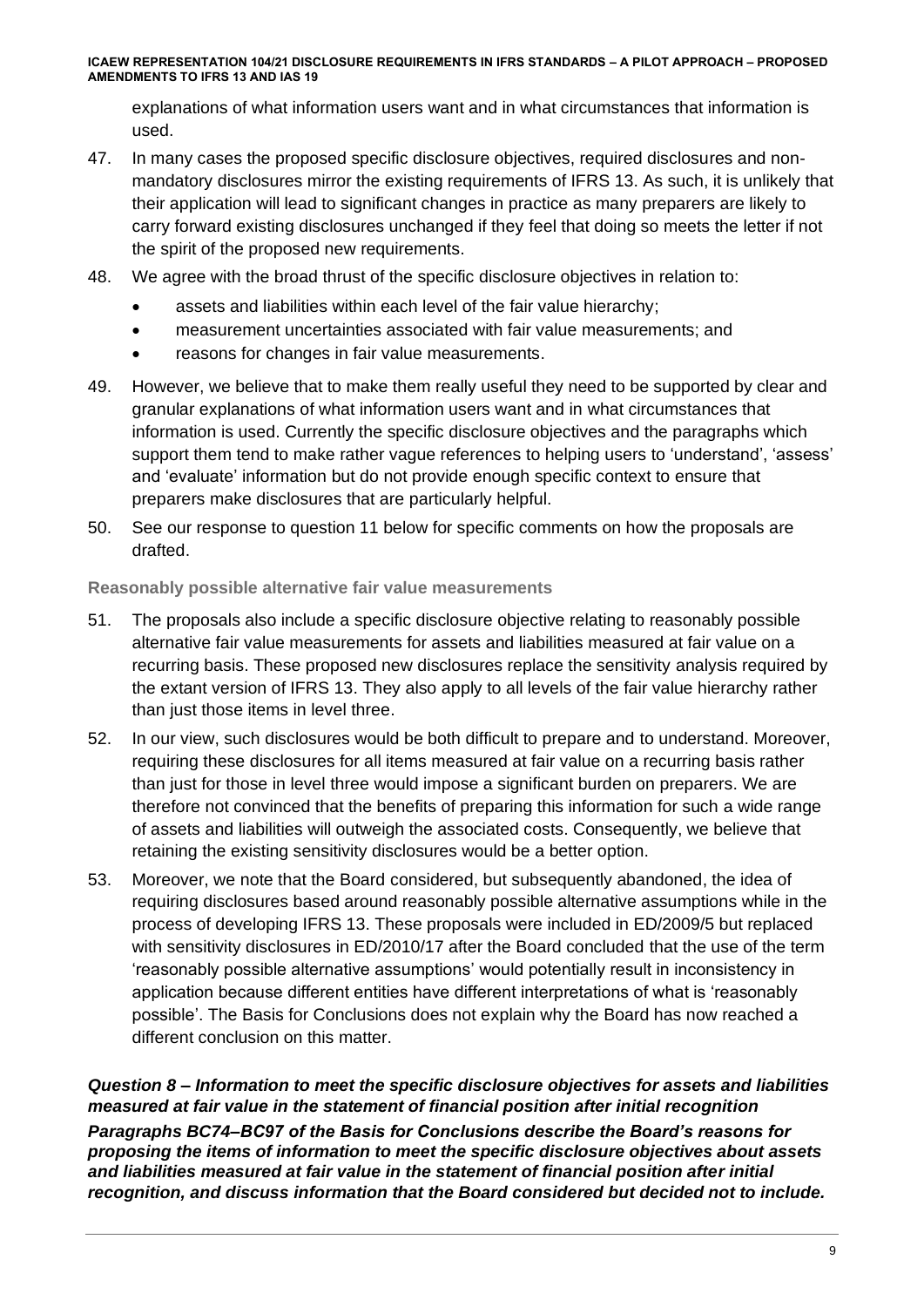- *(a) Do you agree that entities should be required to disclose the proposed items of information in paragraphs 105, 109 and 116 of the [Draft] amendments to IFRS 13? Why or why not? If not, what changes do you suggest and how would they help an entity to meet the specific disclosure objective?*
- *(b) Do you agree with the proposed items of information that are not mandatory but may enable entities to meet each specific disclosure objective? Why or why not? If not, what changes do you suggest and how would they help an entity to meet the specific disclosure objective?*
- 54. See our response to question 3 for our views on required and non-mandatory disclosures. As noted above, our preferred approach would be for standards to include a list of disclosures that would be required if they are considered to be material, with entities required to add supplementary information and explanations where this is needed to give users a full understanding of their particular situation. In our view, disclosures about fair values should be included in each associated standard rather than in IFRS 13 – see paragraphs [62-65] below for more details.
- 55. It is not always clear why the Board has concluded that some disclosures are mandatory while others are non-mandatory. Materiality should, in our view, always be key in determining whether any specific disclosure is needed. To provide just one example, it seems odd that the disclosure outlined in paragraph 105 is required in all instances as in many cases producing something akin to the table outlined in Illustrative Example 15 will be out of all proportion to the materiality of the items to which it relates and will not necessarily produce information that many users of the financial statements find particularly useful.
- 56. See our response to question 11 below for specific comments on how the proposals are drafted.

*Question 9 – Specific disclosure objective for assets and liabilities not measured at fair value in the statement of financial position but for which fair value is disclosed in the notes Paragraphs BC98–BC99 of the Basis for Conclusions describe the Board's reasons for proposing the specific disclosure objective for assets and liabilities not measured at fair value in the statement of financial position but for which fair value is disclosed in the notes.* 

- *(a) Do you agree that the proposed specific disclosure objective captures detailed user information needs about assets and liabilities not measured at fair value in the statement of financial position but for which fair value is disclosed in the notes? Why or why not? If not, what changes do you suggest?*
- *(b) Do you agree that this proposed specific disclosure objective would result in the provision of useful information about assets and liabilities not measured at fair value but for which fair value is disclosed in the notes? Why or why not?*
- *(c) Do you agree that the benefits of the specific disclosure objective would justify the costs of satisfying it? Why or why not? If you disagree, how should the objective be changed so that the benefits justify the costs?*
- *(d) Do you have any other comments about the proposed specific disclosure objective?*
- 57. See our response to question 2 for our views on the use of specific disclosure objectives.
- 58. We agree with the broad thrust of the specific disclosure objective in relation to assets and liabilities not measured at fair value in the statement of financial position but for which fair value is disclosed in the notes. The issues discussed in paragraph [49] above are, however, equally applicable to this disclosure objective.
- 59. See our response to question 11 below for specific comments on how the proposals are drafted.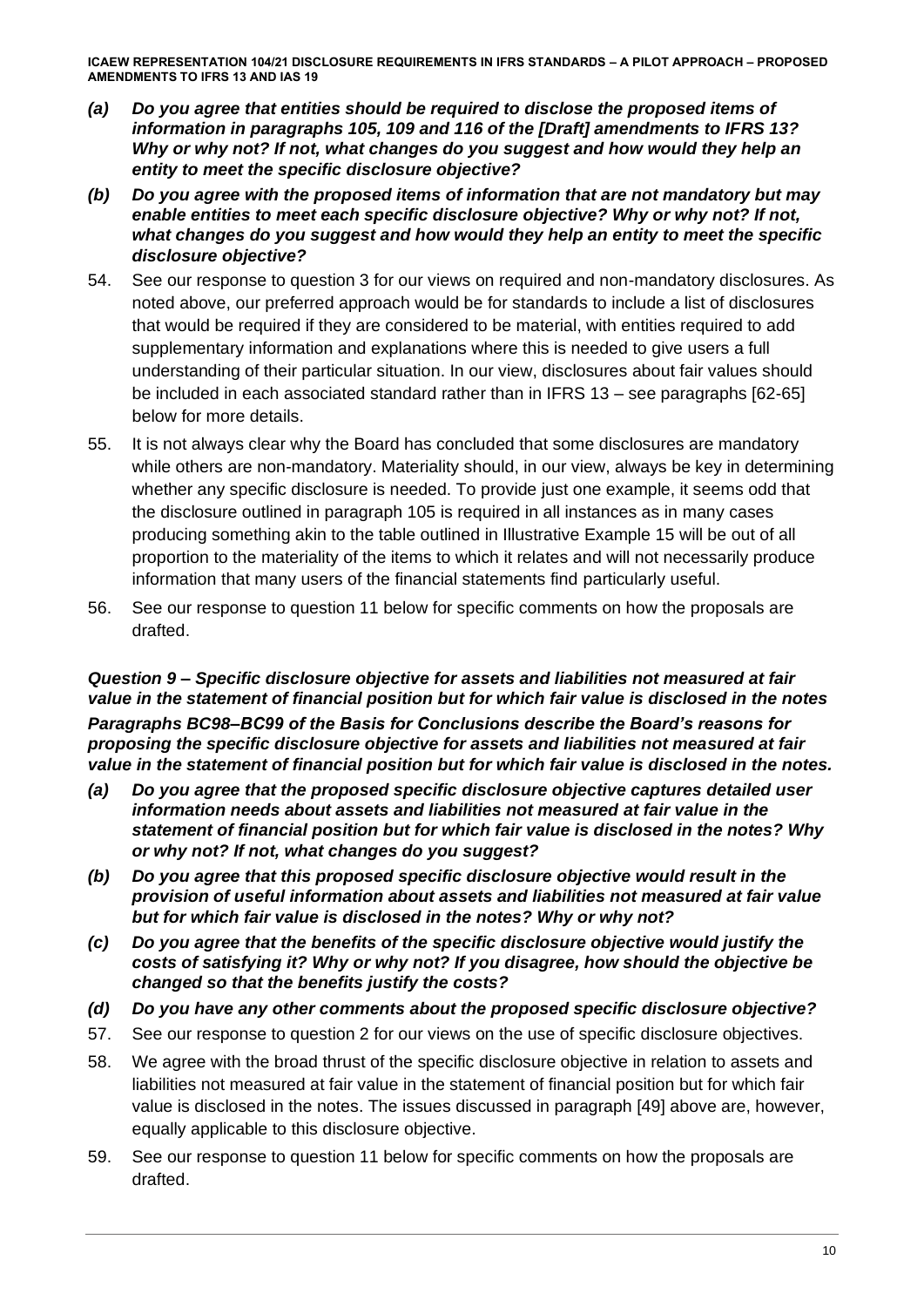*Question 10 – Information to meet the specific disclosure objective for assets and liabilities not measured at fair value in the statement of financial position but for which fair value is disclosed in the notes*

*Paragraph BC100 of the Basis for Conclusions describes the Board's reasons for proposing the items of information to meet the specific disclosure objective about assets and liabilities not measured at fair value in the statement of financial position but for which fair value is disclosed in the notes.* 

- *(a) Do you agree that entities should be required to disclose the proposed items of information in paragraph 120 of the [Draft] amendments to IFRS 13? Why or why not? If not, what changes do you suggest and how would they help an entity to meet the specific disclosure objective?*
- *(b) Do you agree with the proposed items of information that are not mandatory but may enable entities to meet the specific disclosure objective? Why or why not? If not, what changes do you suggest and how would they help an entity to meet the specific disclosure objective?*
- 60. See our response to question 3 for our views on required and non-mandatory disclosures. As noted above, our preferred approach would be for the standard to include a list of disclosures that would be required if they are considered to be material, with entities required to add supplementary information and explanations where this is needed to give users a full understanding of their particular situation.
- 61. See our response to question 11 below for specific comments on how the proposals are drafted.

# *Question 11 – Other comments on the proposed amendments to IFRS 13*

# *Do you have any other comments on the proposed amendments to IFRS 13 in this Exposure Draft, including the analysis of the effects (paragraphs BC214–BC215 of the Basis for Conclusions) and the Illustrative Examples accompanying the Exposure Draft?*

**An alternative approach to disclosures about fair value measurement**

- 62. Having reflected on the Board's draft of overall and specific disclosure objectives, we consider that IFRS 13 should deal only with fair value measurement and should not include disclosures.
- 63. In our view, the key to the disclosure problem is to properly explain specific user needs. As these needs are primarily driven by the nature of the underlying item rather than by the fact that it is measured at fair value, we believe that the related fair value disclosure requirements should instead sit in the standard requiring the fair value measurement (or, in the case of financial instruments, IFRS 7).
- 64. Including overall and specific disclosure objectives relating to fair value measurement in each relevant standard would help avoid the boilerplate text that appears in the exposure draft, making it easier for preparers to understand what information users want and in what circumstances that information is used.
- 65. The only disclosure objective that we believe should potentially remain within IFRS 13 is that relating to the measurement uncertainties associated with fair value measurement as it cuts across all items measured at fair value. Having said that, it would perhaps be better to repeat this disclosure objective in each relevant standard so that all related disclosure objectives are found in one place.

**Specific points on drafting**

66. We also note the following specific points on drafting: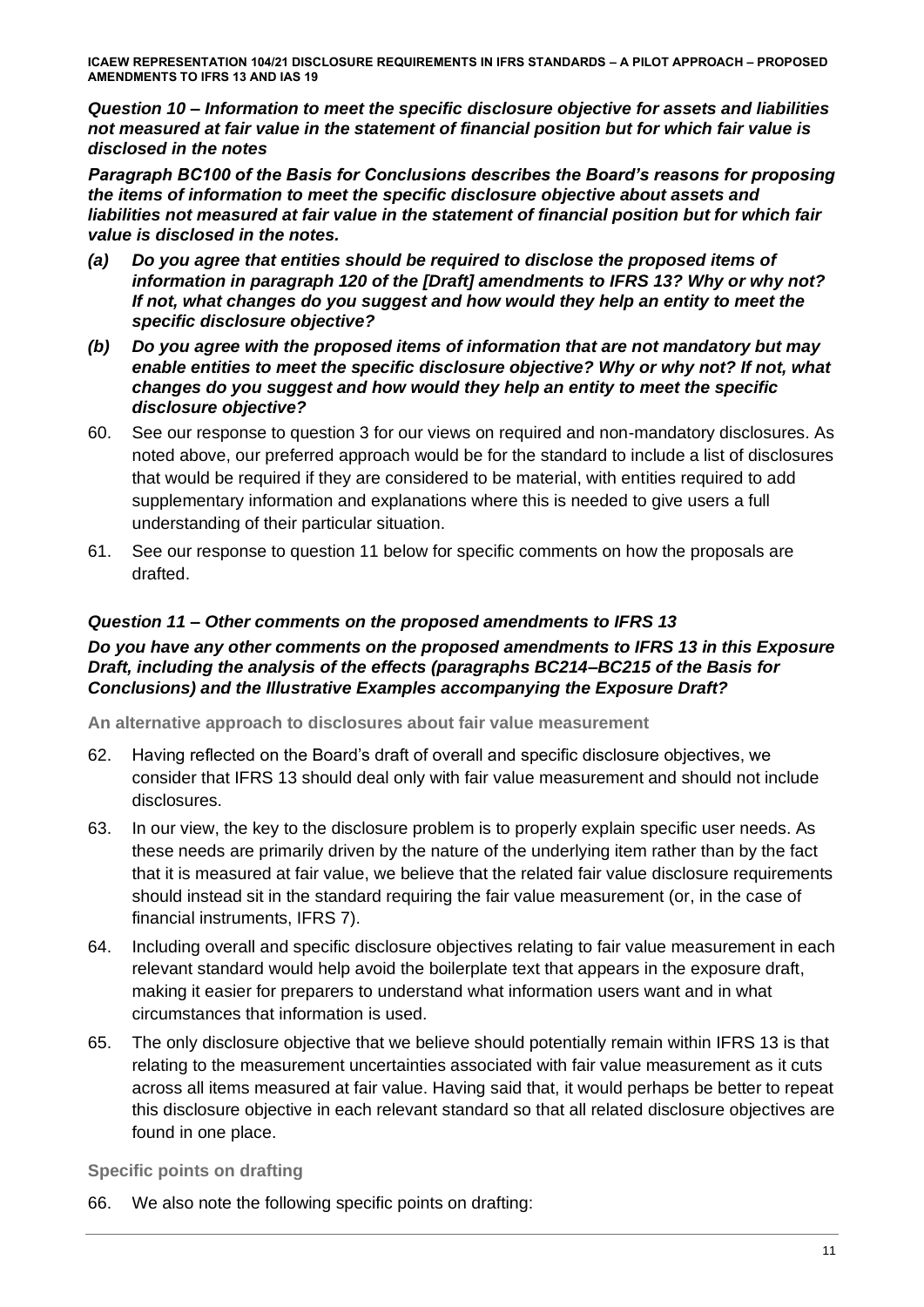- Paragraph 100 refers to 'classes' of assets and liabilities measured at fair value but makes no specific reference to how this relates to the level of the fair value hierarchy in which the fair value measurement is classified. There is cross-reference to paragraphs B48-50 in the application guidance which is useful but it would be better if this guidance was included in the main body of the standard, as is the case with the extant version of IFRS 13 which includes similar material in current paragraph 94.
- Paragraph 101 is broadly consistent with the wording in current paragraph 94. Entities are currently struggling to apply their judgement when it comes to applying this paragraph so we question whether carrying it forwards largely unchanged is particularly helpful.
- Paragraph 102 could be clearer about when disclosures are required for non-recurring fair value measurements – for example, are these required only in the year that the fair value measurement is made, or in all other subsequent years while the assets and liabilities are still recognised?
- Paragraph 102 should refer to IFRS 3 *Business Combinations* as well as IFRS 5 *Noncurrent Assets Held for Sale and Discontinued Operations.*
- Paragraph 103 is a little confusing. In particular, it is not clear to us what is meant by 'how the characteristics relate to the categorisation of those classes of assets and liabilities in the fair value hierarchy'. Some guidance on what is meant by 'characteristics' would be helpful to minimise diversity in practice. The standard seems to indicate that 'characteristics' are those that relate to measurement uncertainty rather than any other attribute (such as sector).
- Paragraph 106(b) includes a very specific disclosure in relation to inseparable thirdparty credit enhancements. We believe that disclosures such as this are better dealt with by including an overarching requirement to consider whether any further information or explanations are needed to ensure that the disclosure objectives are met as discussed in paragraph [32] above.
- Paragraph 115(a) and (b) refer to 'realised' and 'unrealised' gains and losses. These terms are not defined in IFRS and their use may lead to confusion. This is certainly the case in the UK, where 'realised' is a technical term appearing in law and supported by a detailed definition provided by ICAEW. If such a distinction is genuinely important to users, it would be better to require information specifically relating to items that have been sold and those that remain unsold. We note that requiring disclosure of information on how active an entity is in buying and selling items measured at fair value and the gains or losses recognised on disposal may provide users with useful information on how reliable and accurate an entity's fair value measurements are. However, we believe that this should be considered on a standard-by-standard basis, and that any associated disclosure requirement should be reflected in the relevant standard, with supporting explanations of how users will use the information.

# **Illustrative examples**

- 67. We disagree with the removal of illustrative example 18, which where relevant provides a good indicator of the disclosures that might be appropriate.
- 68. The proposed wording update to illustrative example 19 is an improvement.

# **Proposed amendments to IAS 19 Employee Benefits applying the proposed Guidance**

# *Question 12 – Overall disclosure objective for defined benefit plans*

*Paragraphs BC107–BC109 of the Basis for Conclusions describe the Board's reasons for proposing the overall disclosure objective for defined benefit plans.*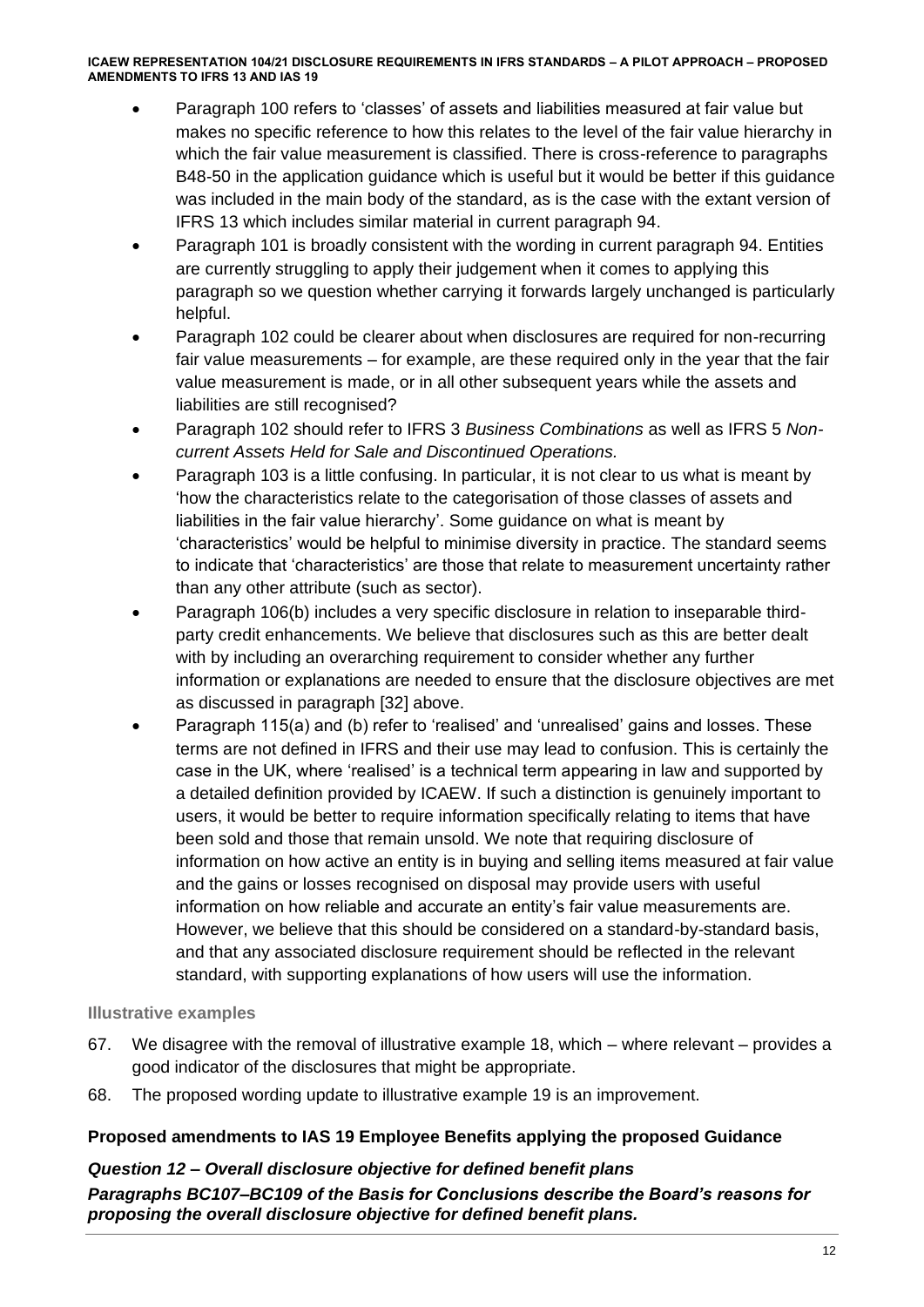# *Do you agree that this proposed objective would result in the provision of useful information that meets the overall user information needs about defined benefit plans? If not, what alternative objective do you suggest and why?*

- 69. See our response to question 1 for our views on the use of overall disclosure objectives. As noted above, we are concerned that the overall disclosure objective for IAS 19 is so highlevel and open-ended that it risks becoming meaningless.
- 70. The draft guidance on aggregation and disaggregation is helpful and should help ensure that relevant information is not obscured by either the inclusion of insignificant detail or the aggregation of items that have substantially different features or characteristics. We note, however, that paragraph BC109 requires entities to apply judgement to determine the level and basis of disaggregation that delivers the 'most useful' information in the entity's circumstances. This seems an unreasonably high bar and one that few entities could aspire to reach. Perhaps it would be better to require that the level and basis of disaggregation delivers all the information that, in management's view, is needed in light of the disclosure objectives.

# *Question 13 – Specific disclosure objectives for defined benefit plans*

*Paragraphs BC110–BC145 of the Basis for Conclusions describe the Board's reasons for proposing the specific disclosure objectives about defined benefit plans, and discuss approaches that the Board considered but rejected.* 

- *(a) Do you agree that the proposed specific disclosure objectives capture detailed user information needs about defined benefit plans? Why or why not? If not, what changes do you suggest?*
- *(b) Do you agree that the proposed specific disclosure objectives would result in the provision of relevant information and the elimination of irrelevant information about defined benefit plans in financial statements? Why or why not?*
- *(c) Do you agree that the benefits of the specific disclosure objectives would justify the costs of satisfying them? Why or why not? If you disagree, how should the objectives be changed so that the benefits justify the costs? Please indicate the specific disclosure objective(s) to which your comments relate.*
- *(d) Do you have any other comments on the proposed specific disclosure objectives? Please indicate the specific disclosure objective(s) to which your comments relate.*
- 71. See our response to question 2 for our views on the use of specific disclosure objectives.
- 72. We found the specific disclosure objectives included in the draft amendments to IAS 19 more helpful than those in the draft amendments to IFRS 13. Overall, we feel that the proposed specific disclosure objectives relating to defined benefit plans would enable preparers to meet user information needs. Moreover, we feel that – if applied as intended – these objectives should help preparers decide what information they should and shouldn't include in their financial statements ensuring that relevant information is provided and irrelevant information is eliminated.
- 73. Improvements could, however, still be made as in common with the draft amendments to IFRS 13 – some of the text feels somewhat boilerplate. Moreover, readers currently need to refer to explanations provided in the draft Basis for Conclusions to fully understand the Board's thinking. We recommend that the Board includes such explanations within the Standard itself, as they are fundamental to assessing materiality and whether extra disclosures are needed.
- 74. See our response to question 18 below for specific comments on how the proposals are drafted.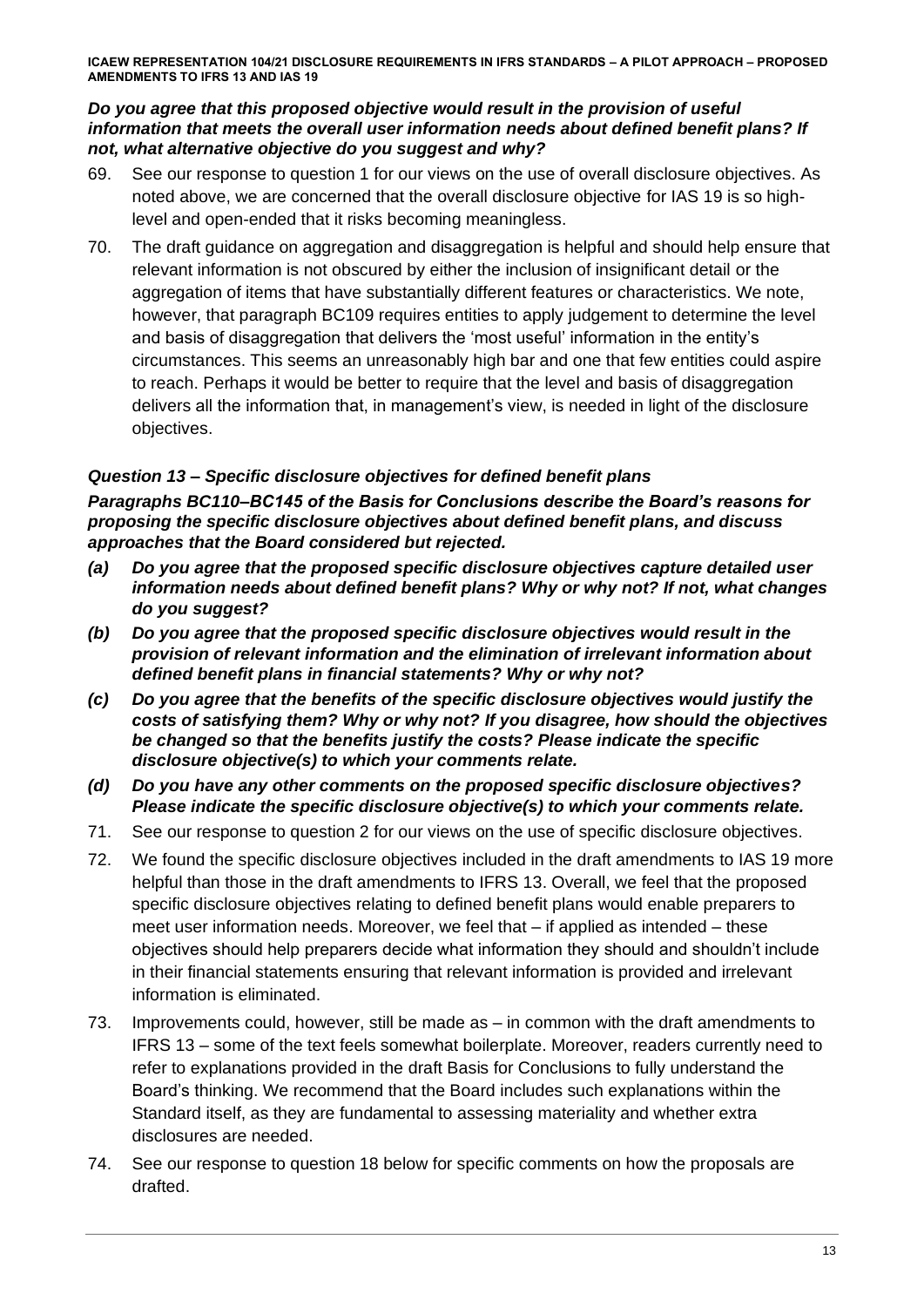### **Expected future cash flows**

- 75. The proposals require entities with defined benefit plans to disclose information that enables users to understand the expected effects of the defined benefit obligations recognised at the end of the reporting period on the entity's future cash flows and the nature of those effects. Moreover, for plans that are closed to new members, the proposals will require entities to disclose information to enable users of the financial statements to understand the period over which payments will continue to be made.
- 76. We note that almost all users of financial statements who participated in the Board's outreach programme said that information about the expected effects of defined benefit plans on an entity's future cash flows is useful to their analyses, with many confirming this to be the most relevant information they could receive about defined benefit plans. We also note that there are many schemes in the UK that are closed to new members and acknowledge that further disclosures in this area may be helpful. We do, nonetheless, have some concerns about the provision of this information.
- 77. We note that financial statements do not typically provide forward-looking information. Detailed information about the timing of future cash flows is currently only required for those liabilities for which there are contractual cash flows. For non-financial liabilities, where a cash flow forecast is required to produce the present value, there is no need to disclose details about each expected payment. Providing information on expected – but uncommitted – future cash flows in this instance would therefore be somewhat incongruous and could potentially mislead users. We do, however, support requiring disclosure where cash payments are committed due to, say, regulatory requirements.
- 78. Rather than focussing on the period over which payments will continue to be made for plans that are closed to new members, we suggest that the Board focuses on the scheme's funding position and the extent of any residual investment risk. For example, there is little or no risk where an entity's obligations are matched by government bonds. On the other hand, there would be greater concerns if those obligations were matched by equities. We believe this a better metric that would provide users of financial statements with more useful information.

# *Question 14 – Information to meet the specific disclosure objectives for defined benefit plans*

*Paragraphs BC110–BC145 of the Basis for Conclusions describe the Board's reasons for proposing the items of information to meet the specific disclosure objectives about defined benefit plans, and discuss information that the Board considered but decided not to include.* 

- *(a) Do you agree that entities should be required to disclose the proposed items of information in paragraphs 147F, 147M and 147V of the [Draft] amendments to IAS 19? Why or why not? If not, what changes do you suggest and how would they help an entity to meet the specific disclosure objectives?*
- *(b) Do you agree with the proposed items of information that are not mandatory but may enable entities to meet each specific disclosure objective? Why or why not? If not, what changes do you suggest and how would they help an entity to meet the specific disclosure objective?*
- 79. See our response to question 3 for our views on required and non-mandatory disclosures. As noted above, our preferred approach would be for the standard to include a list of disclosures that would be required if they are considered to be material, with entities required to add supplementary information and explanations where this is needed to give users a full understanding of their particular situation.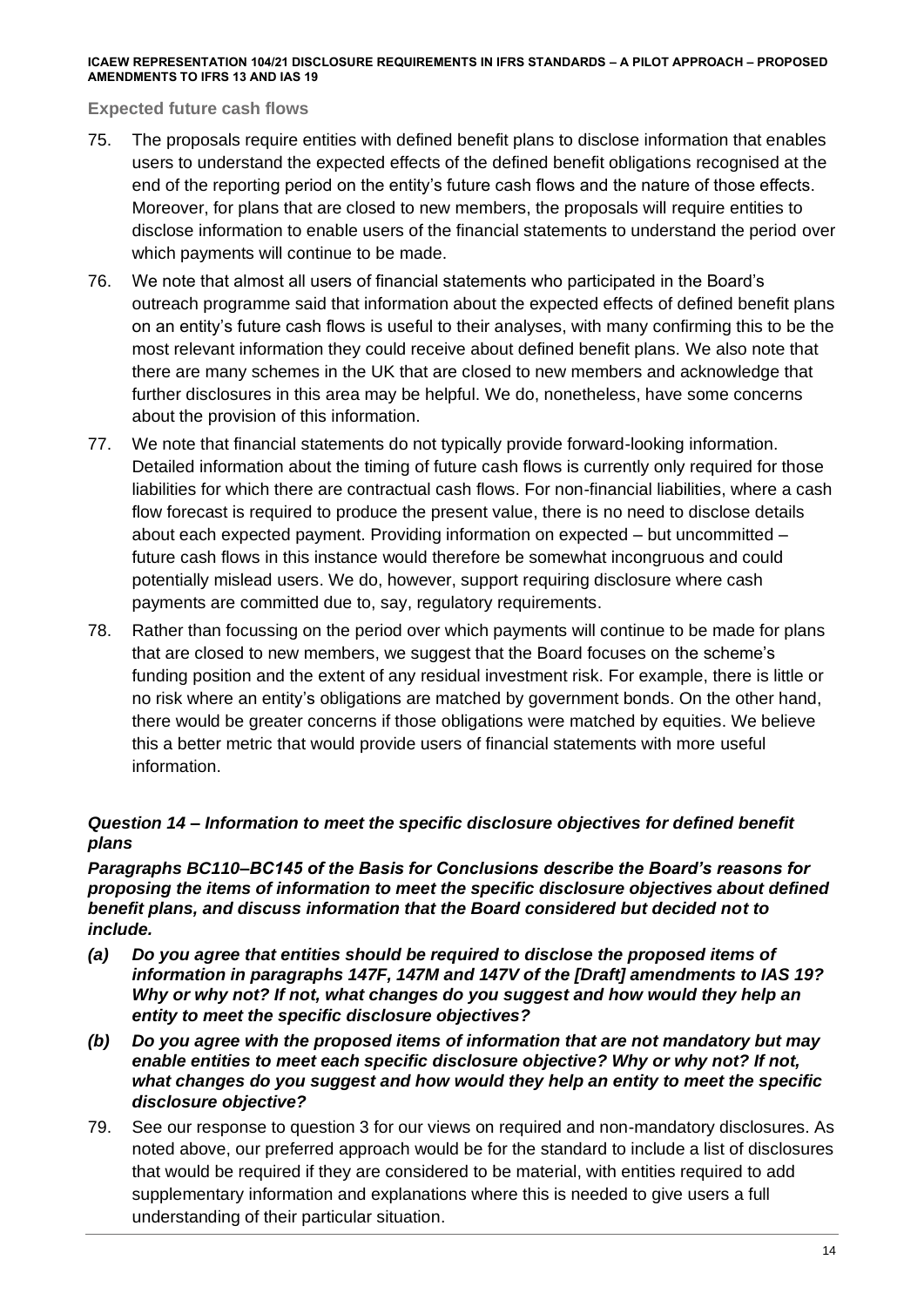80. See our response to question 18 below for specific comments on how the proposals are drafted.

# *Question 15 – Overall disclosure objective for defined contribution plans*

*Paragraphs BC156–BC158 of the Basis for Conclusions describe the Board's reasons for proposing the overall disclosure objective for defined contribution plans.* 

*Do you agree that this proposed objective would result in the provision of useful information that meets the overall user information needs about defined contribution plans? If not, what alternative objective do you suggest and why?*

81. We are surprised that the Board felt the need to include an overall disclosure objective for defined contribution plans. While users need information on the effects total employment costs have on an entity's statements of financial performance and cash flows, we are not convinced that specific information is needed for defined contribution plans as there is no uncertainty or risk associated with the amounts paid or payable.

# *Question 16 – Disclosures for multi-employer plans and defined benefit plans that share risks between entities under common control*

*Paragraphs BC159–BC166 of the Basis for Conclusions describe the Board's reasons for proposing which disclosure objectives should apply for multi-employer plans and defined benefit plans that share risks between entities under common control.* 

### *Do you agree that these proposals would result in the provision of useful information that meets the overall user information needs about these plans? If not, what alternative approach do you suggest and why?*

- 82. The disclosure objective for multi-employer plans is rather confusing as it attempts to combine the overall disclosure objective for defined contribution plans with one of the specific disclosure objectives for defined benefit plans. We suggest that the Board creates separate disclosure objectives for such plans to avoid unnecessary complexity within the structure of the standard.
- 83. While we do not support the arbitrary split between mandatory and non-mandatory disclosures, we were surprised that the disclosures set out in paragraphs 147P, 148B(a) and 148B(b) were not considered to be required as users of the financial statements will surely be interested in the nature of the plan and any surplus or deficit for any such schemes that are considered material.

### *Question 17 – Disclosures for other types of employee benefit plans*

*Paragraphs BC167–BC170 of the Basis for Conclusions describe the Board's reasons for proposing the overall disclosure objectives for other types of employee benefit plans. Do you agree that these proposals would result in the provision of useful information that meets the overall user information needs about these plans? If not, what alternative approach do you suggest and why?*

- 84. We agree that many other types of employee benefits such as short-term employee benefits and termination benefits – are generally easy to understand and unlikely to affect the analyses undertaken by financial statement users. The proposed overall disclosure objective is somewhat boilerplate but should nonetheless ensure sufficient information is disclosed to meet user needs. We therefore agree that it is unnecessary to develop specific disclosure objectives for these benefits.
- 85. We are, however, surprised that the Board felt that a similar approach was suitable for other long-term employee benefits. Accounting for such benefits will often involve financial